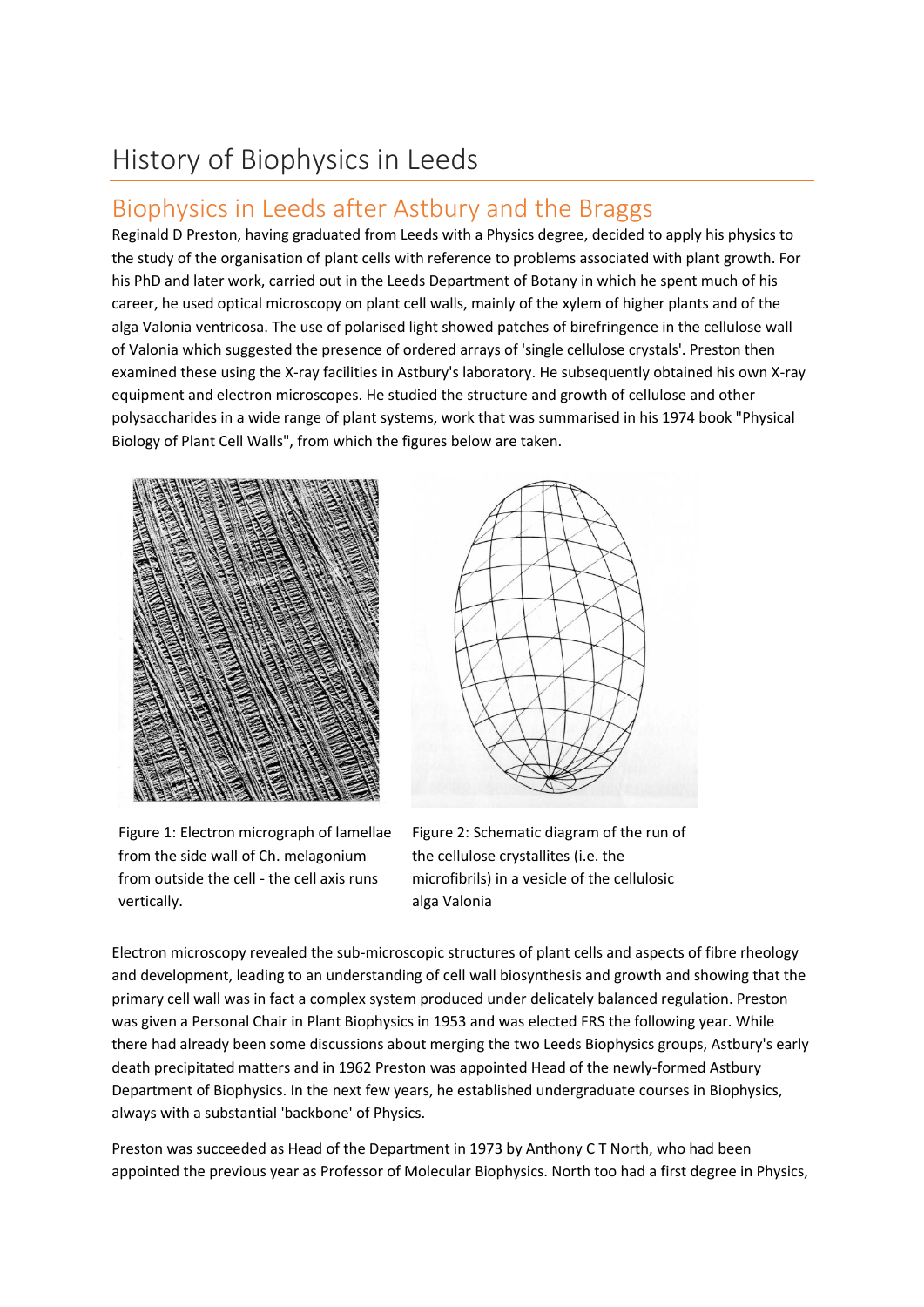followed by a Ph D for X-ray fibre diffraction studies of the protein collagen, carried out at King's College, London. He subsequently spent 11 years in Sir Lawrence Bragg's group at the Royal Institution, first collaborating with Max Perutz in determining the 3-dimensional structure of haemoglobin and then, with David Phillips and others, solving the 3-dimensional structure and mechanism of action of hen egg-white lysozyme, the third protein and first enzyme to be solved at atomic resolution. North's particular role had been in developing the computer software required for automated data collection and analysis, the lysozyme work being the first major crystallographic project for which every stage was carried out by computer.

In 1966, North moved with Phillips to Oxford where he was a pioneer in the use of the 'molecular replacement' method to solve the structure of a protein by use of the known structure of a related molecule, and also in the development of computer graphics for studying molecular structure and analysing crystallographic and NMR data.



Figure 3: As an aid to the study of 3 dimensional structures of molecules, the group designed and built stereoscopic viewing devices, such as the spectacles used in the above study of a lysozyme/antibody complex.



Figure 4: 3-dimensional diagram of the structure of the milk protein beta-lactoglobulin, showing the calyx-shaped container formed by a pair of beta sheets, providing a pocket for the protein to carry a lipid molecule

In Leeds, he continued the development of computer graphics both for crystallographic work and for the application of structural information to aid the design of novel drugs for pharmaceutical use. He and his colleagues solved the 3-dimensional structures of a number of proteins, including: the hormone relaxin (based on its similarity to insulin); the enzyme dihydrofolate reductase (a target for the development of anti-cancer and anti-malaria drugs, work carried out in collaboration with his colleague Sandy Geddes and pharmaceutical companies); and members of the lipocalin family of lipid-transporting proteins, an example of which is shown above. The 1980s saw the applications of biomolecular structural knowledge, coupled with biochemical and genetic techniques, to the newly developing fields of Biotechnology and Protein Engineering. In Leeds, University Grants Committee funding led to the establishment of the